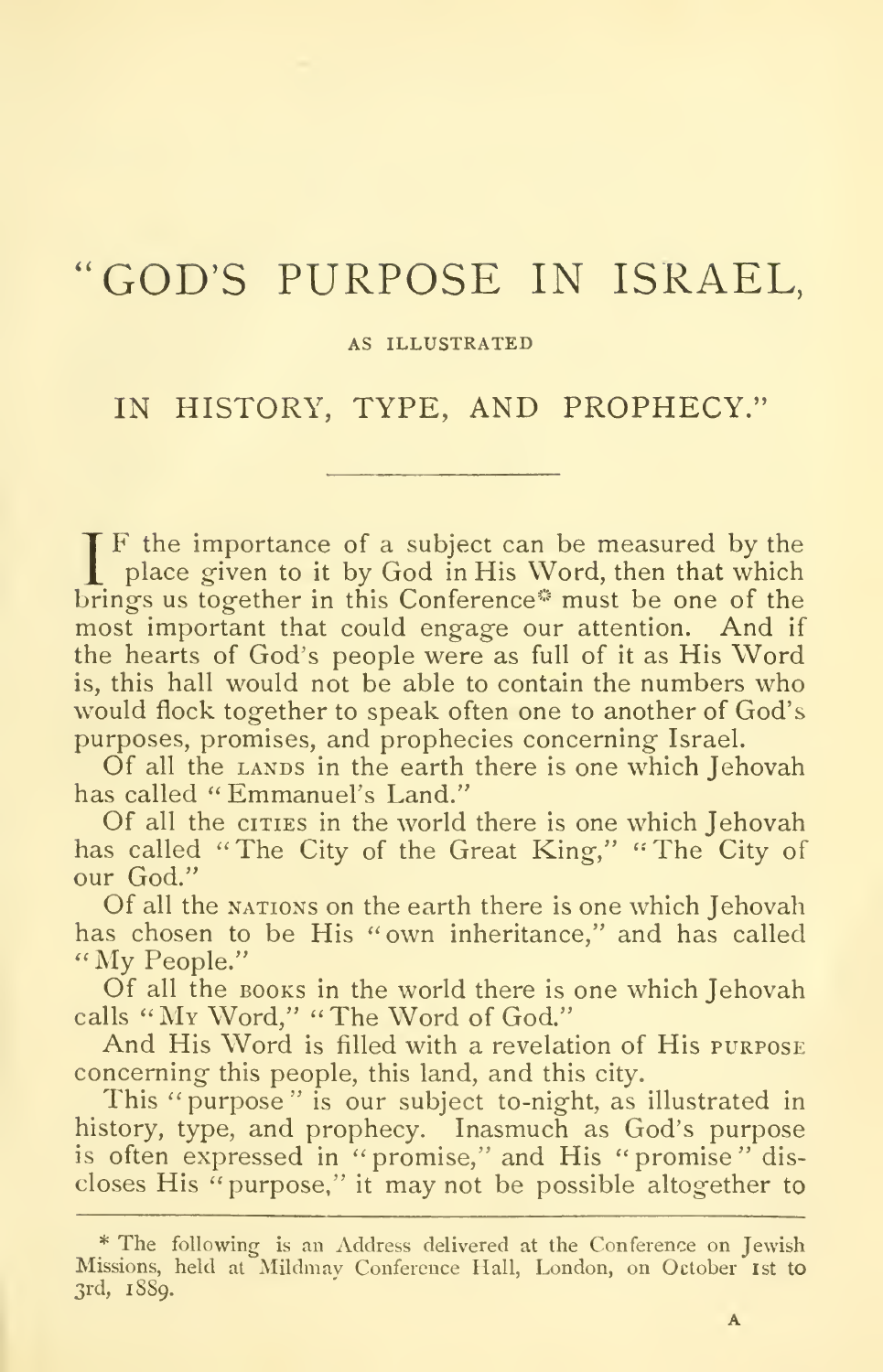keep the two branches of our evening's subject distinct; but we will endeavour to do so as far as we can, confiningourselves to history, type, and prophecy.

God's purpose in Israel " goes further back than that which is made the ordinary starting-point; viz., "the call of Abraham." A purpose must have an existence prior to its manifestation or revelation ; and we must go back to the beginning to find its first revelation in Genesis iii. 15. Here we are impressed with the fact that it is emphatically and indeed Gop's own purpose, emanating wholly and only from Himself.

Man (like the material creation) had become a ruin empty, waste, and desolate; and here, as there, the first motion came from God. It was His purpose. In the one case ''the Spirit of God moved, and God said," &c. In the other " they heard the voice of the Lord God walking in the garden," &c. God was here, as ever, the seeker and the finder of lost and hiding sinners. It is He who first speaks in the first question of the Old Testament, "Where art thou?" that the sinner may discover his lost and ruined condition, and, in the language of the first question of the New Testament, cry out for the Saviour, saying, "Where is He?" Where is the promised Deliverer and Saviour provided for lost sinners? Yes, it is God who utters the first word of promise, who gives the first gleam of hope, and who declares His eternal purpose, that the head of the serpent, which had wrought all the sin and misery, ruin and death, should be crushed by the coming seed of the woman, not by the *woman* whose false worship is upborne by the uncrushed head or wisdom of the serpent as seen and represented by the pictures and the Scriptures of false religion, but by her "seed"—"the Son of man."

In this "coming One," and in Him alone, from that moment all hope of future blessing was centered.

But so far the hope was wide. No clue was afforded as to whom the purpose referred, beyond the great fact that He should be a Son of Adam, the " Son of man." But the " Son of man" might be of any nation, people, or tongue. Hence the next step was to narrow down the limits of this hope, and define the particular nation.

It may be well here just to remind ourselves of the contents of these early chapters of Genesis, that we may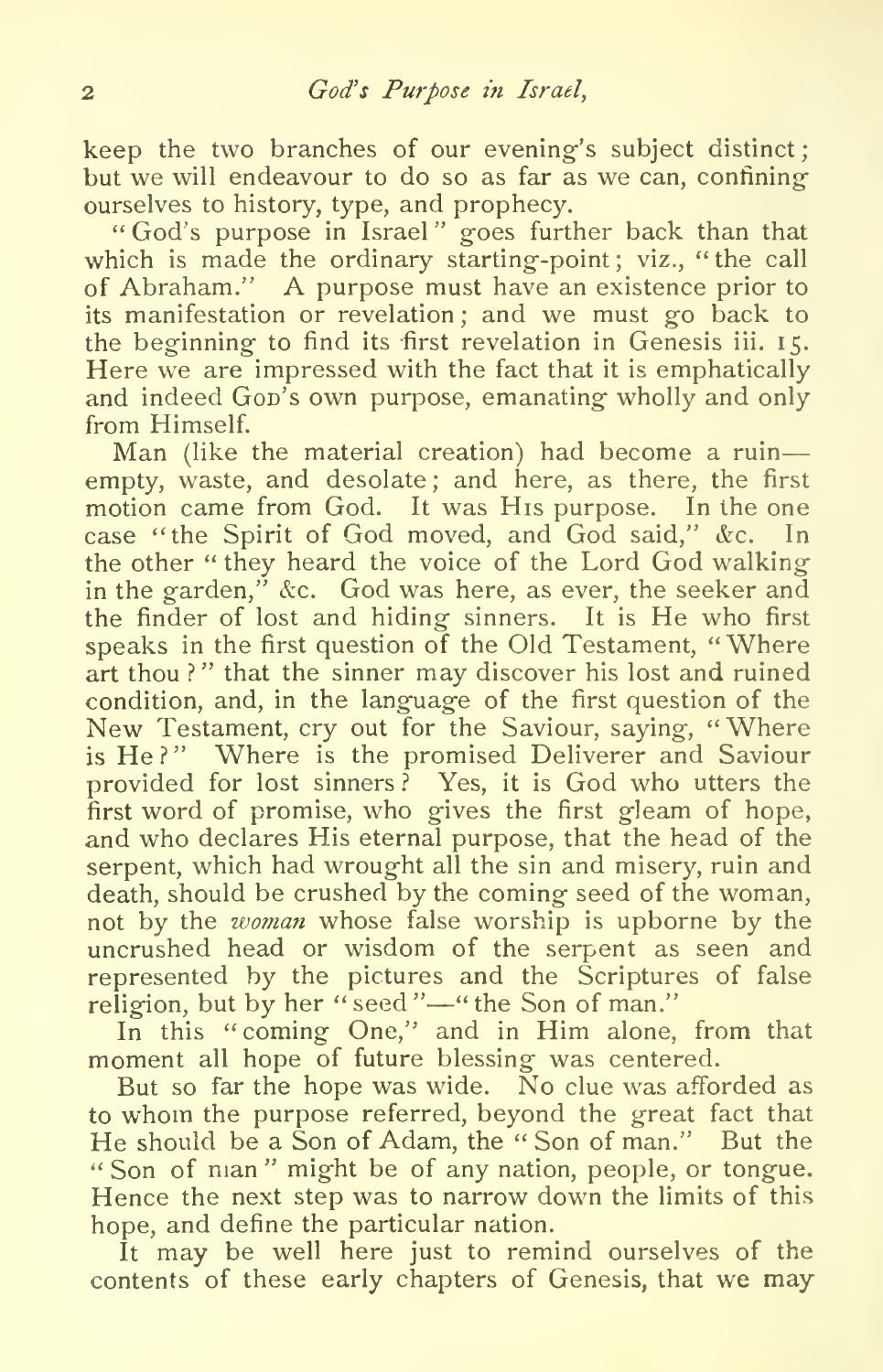RBR

see the place occupied by God's purpose concerning-Israel.

In Genesis i. and ii. we have the Creation, and the placing of man in the garden. In chapter iii. the Fall; the entrance of sin, ruin, and death; and the promise of a Saviour. In chapter iv. the way of access back to God, placed here on the forefront of Revelation, setting forth in the boldest characters the essence of true and false religion from that day to the present moment. The one is'the way of Cain," *i.e.*, "*works*" (Jude 11); and the other is "the way of God," *i.e.*, "grace" (Acts xviii. 26). In chapter v. we have the perpetuation of sinful birth and sorrowful death. In chapter vi. the working together of sin, and Satan, and evil angels, leading up to the judgment of the flood in chapters vii., viii., and ix. Then in chapter x. we have "the generations of the sons of Noah," and their divisions into seventy nations according to their ''families, tongues, countries, and nations": "by these were the nations divided in the earth after the flood" (Genesis x. 32). Now we are distinctly told, in Deut. xxxii. 8, that "when the Most High" (and this is always the title given to Jehovah in connection with *sovereignty in the earth*) $\frac{1}{2}$ " when the Most High divided to the nations their inheritance, when He separated the sons of Adam, He set the bounds of the people according to the number of the children of Israel." Here then we have *Divine purpose*. For we have the nations divided in the earth, with special reference to another nation (which at that time had no existence) two hundred years before the birth of Abraham its progenitor. Not till the next, the eleventh chapter, do we come to " the generations of  $T$ erah" (xi. 27), and read of "the call of  $\hspace{0.1cm}$ Abraham." The very chapter which tells us of man's purpose to keep together in one nation, tells us also of God's purpose to scatter them, and of His purpose to choose His own nation in Abraham. In chapter xii. He announces this purpose, and its opening words are, " <sup>I</sup> will make of thee a great nation" (xii. 2). The families of the earth lost their blessing by disobedience—refusing to go forth; and they will find it again only through the obedience of Abraham, who came forth and received the promise, "In thee shall all families of the earth be blessed" (xii.  $3$ ).

 $A<sub>2</sub>$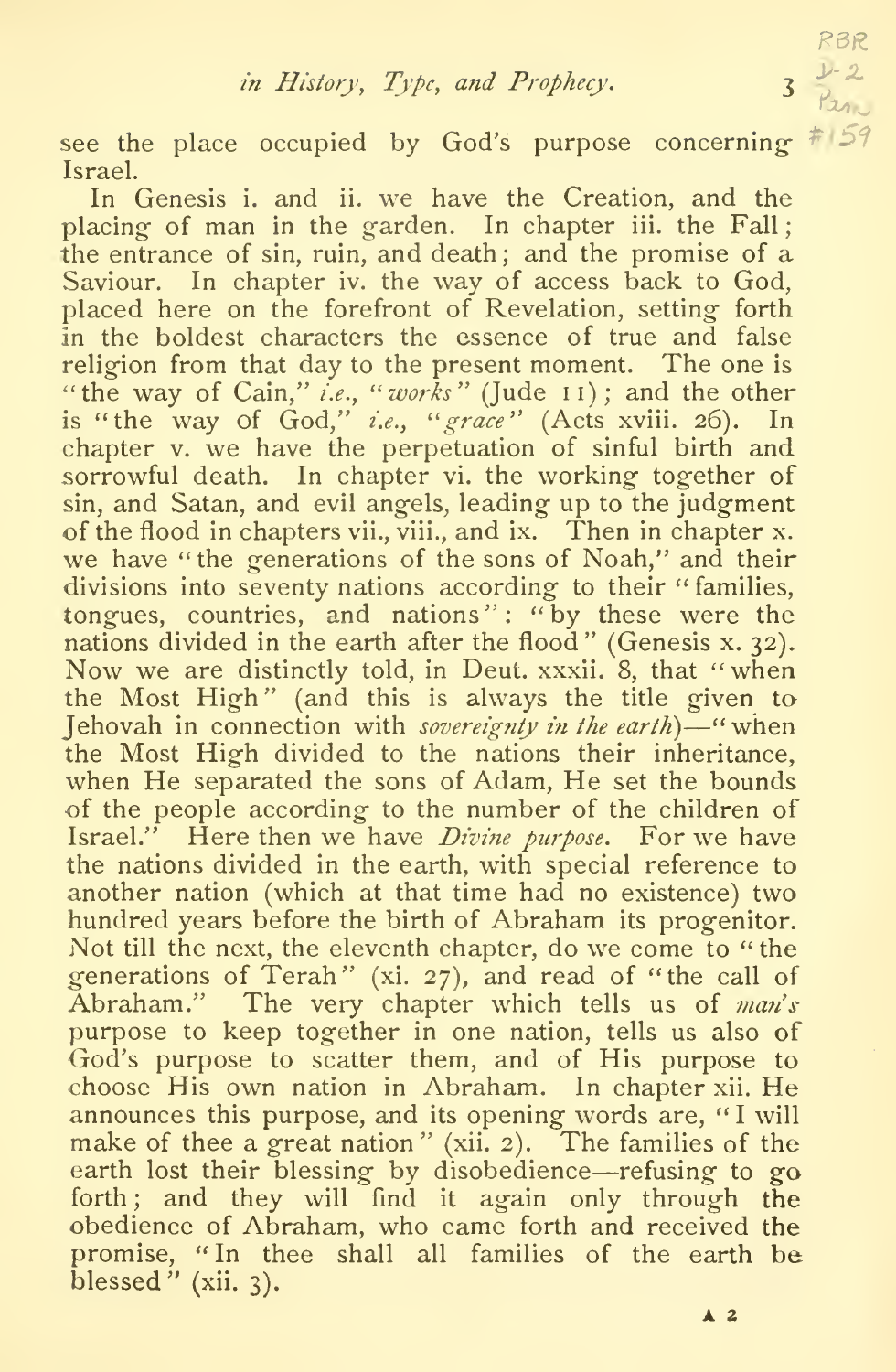Thenceforward the hope of a ruined and groaningcreation was bound up in Him who was to be not merely "the Son of man," but "the Son of Abraham."

It is important to notice in passing, that the original call of Abraham is in Genesis xi., and not in chapter xii., though it is not formally mentioned. The Holy Spirit, by Stephen, is clear on this point; and Genesis xv. 7, Neh. ix. 7, Joshua xxiv. 3, and Acts vii. 2, make it plain that it was "the God of glory" who appeared to Abram and brought him out of "Ur of the Chaldees," and not out of Haran.

It is in Genesis xii. 2, however, when he was come out of Haran, after the death of Terah his father, that God unfolded His purpose, in that great sevenfold promise which may be summed up in the words, "I will bless thee, and thou shalt be a blessing." Yes, *purpose* indeed is here. It is "I wILL," and "Thou shalt." Here is divine certainty. Here is something we can rest upon. Here is something to occupy our hearts and our minds; for "the counsel of the Lord standeth for ever, the thoughts of His heart to all generations" (Psalm xxxiii. 11); "Every purpose of the Lord shall be performed" (Jer. li. 29).

This purpose was next ratified in Abraham's "Seed" by solemn covenant. Now covenants are of two kinds,  $conditional$  and  $unconditional$ . All conditional covenants are made between two or more parties, and when man has been one of these parties he has always failed. An unconditional covenant, on the contrary, has only one party and here that one is Jehovah Himself: as St. Paul says, speaking of the making of this covenant, "God is one" (Gal. iii. 20). God was the "one" and only party that made that covenant with Abraham in Genesis xv., for, to make it unconditional, and the promise sure, God put Abraham to sleep ; and in that sleep the symbols of the divine presence passed between the parts of the victims. whose divided pieces formed the covenant sacrifice.

There are three such covenants in the Old Testament history. One to Noah (Genesis ix.) in connection with the EARTH, over which Christ is "the Son of man." Another is this covenant with Abram (Genesis xv.) in connection with the LAND, of which Christ, "the Son of Abraham," is the heir. And the third is to David (2 Sam. vii.) in connection with the THRONE, of which Christ is the heir, as " the Son of David."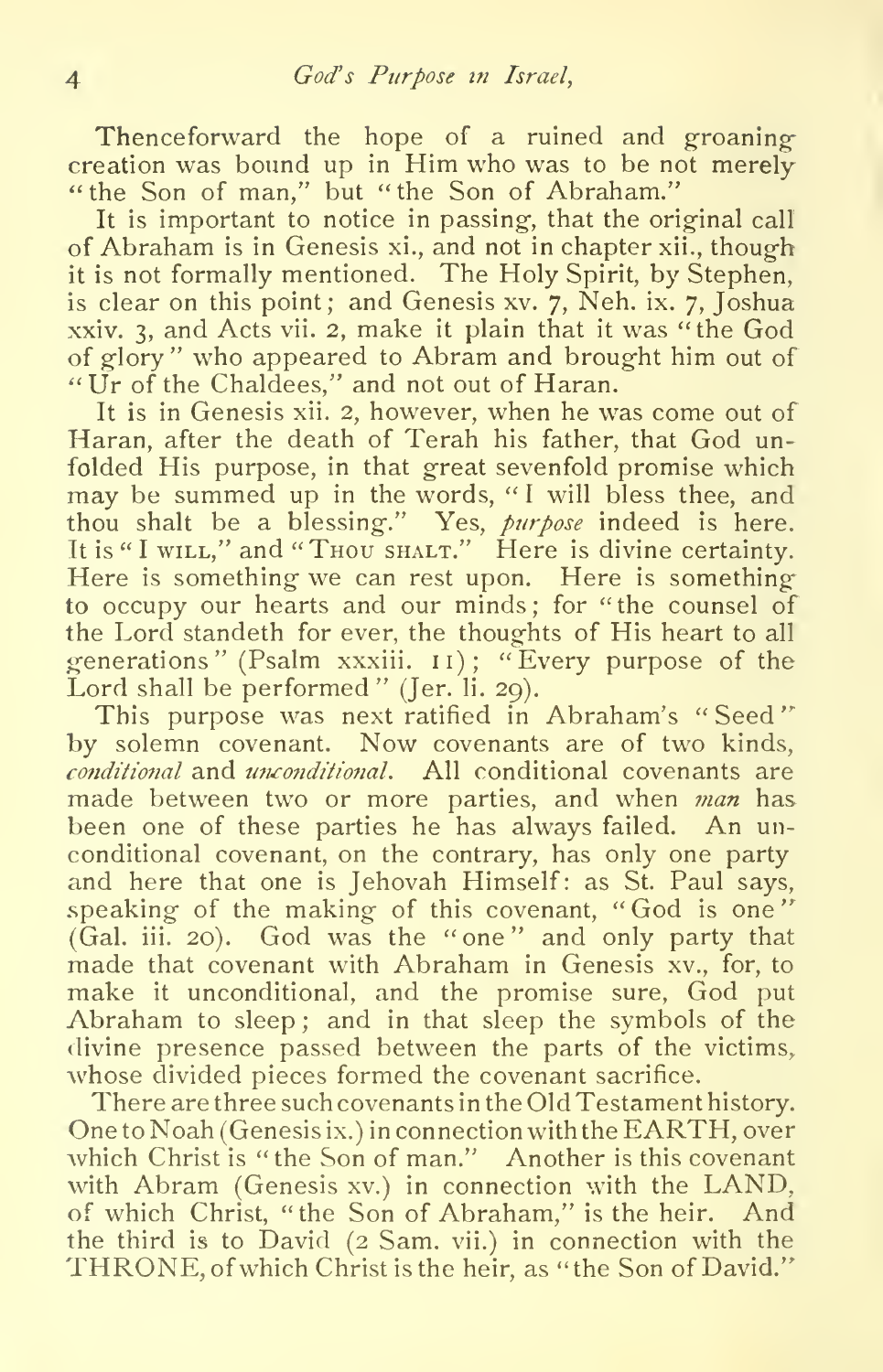So that these covenants must stand. And in spite of all the malice of the enemy, all the failure of Israel, and all the neglect of the Church, Jehovah will fulfil all His will. "Hath He said, and shall He not do it? or hath He spoken, and shall He not make it good?" (Numbers xxiii. 19). "My covenant will <sup>I</sup> not break, nor alter the thing that is gone out of My lips" (Psalm Ixxxix. 34).

Great emphasis is laid on the fact in Genesis xv. 18, that " in the self-same day the Lord made a covenant with Abraham." Up to this day it was always " I will" (Genesis xii. 7, xiii. 15), here and afterwards it is "*I have.*" The inheritance was given, and its boundaries were fixed—" from the river of Egypt unto the great river, the river Euphrates" (Genesis xv. 18); i.e. not the brook ("Nahal"), of Egypt, the Wady-el-Arisch, but the river  $($ " Nahar"), the Nile of Egypt.

It is needless to say that the land with these boundaries has never yet been occupied by Abraham's seed, and therefore the fulfilment of this purpose and promise is still in abeyance. The fact that this covenant was without an "if," without any conditions whatsoever, tells us that the day is yet to come when the land thus given shall be occupied in.all its length and breadth.

And now we come to the typical illustration of

## THE FURNACE AND THE LAMP,

which Abraham saw in his sleep, passing between the parts of the sacrificial victims when the covenant was made. These were a type of the whole after-history of Israel. The ''smoking furnace" told of the furnace of affliction into which they should be cast, but the "burning lamp" told of their certain deliverance. The "burning bush," which Moses afterwards saw, told in like manner of their fiery trials, but assured them that they should never be consumed.

The furnace and the lamp were the divine symbols and tokens that God would preserve the nation, and fulfil all His purposes in His people.

The *furnace* was specially typical of the affliction in Egypt. '\* The Lord hath taken you, and brought you forth out of the *iron furnace*, even out of Egypt, to be unto Him a people of inheritance" (Deut. iv. 20). Solomon prays, "For they be Thy people, and Thine inheritance, which Thou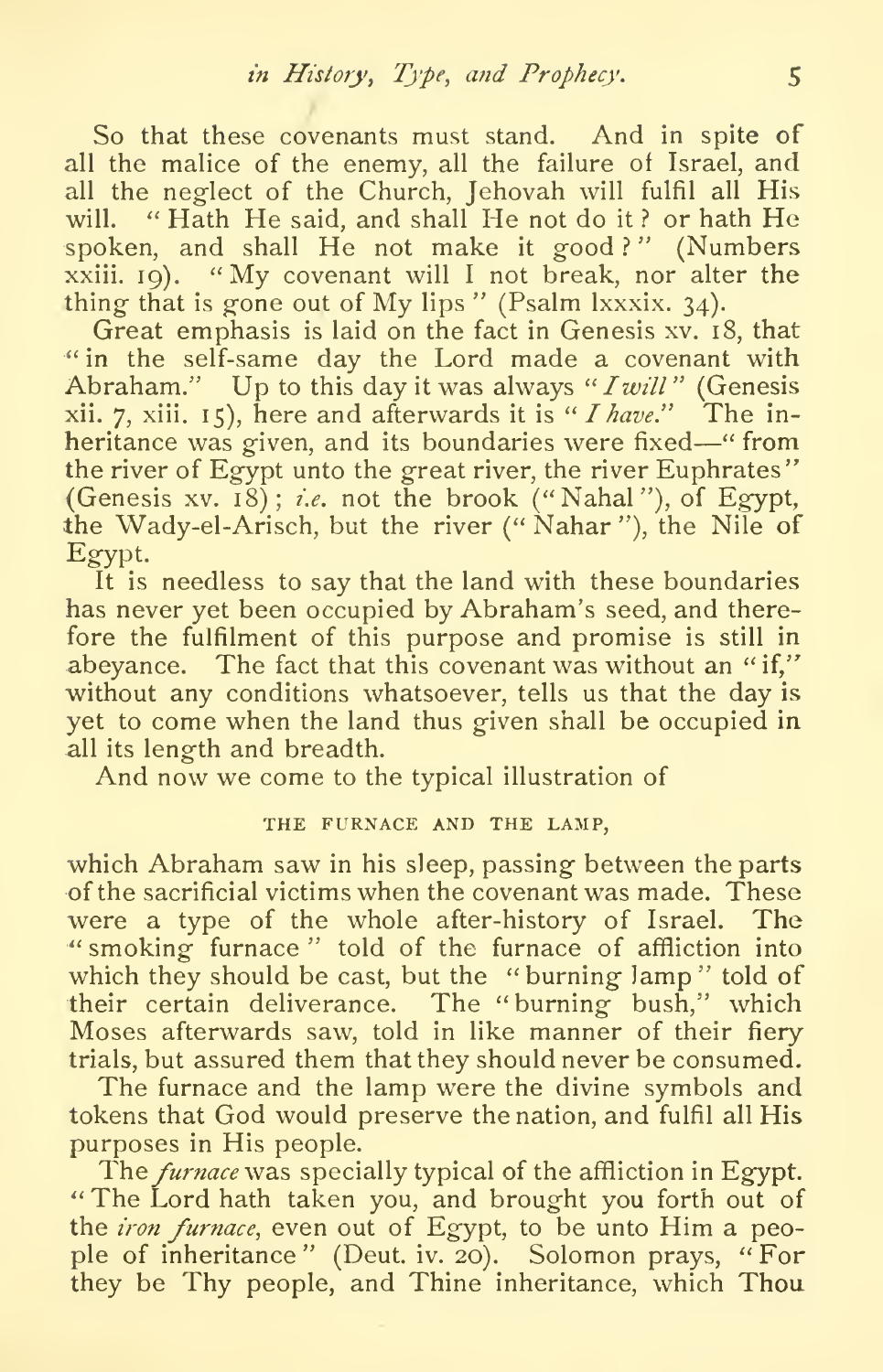broughtest forth out of Egypt, from the midst of the *furnace* of iron" (i Kings viii. 51). Again, the prophet in his warning says, "Cursed be the man that obeyeth not the words of this covenant, which <sup>I</sup> commanded your fathers in the day that <sup>I</sup> brought them forth out of the land of Egypt, from the iron *furnace*" (Jer. xi. 4). So that looking on Israel, His inheritance, Jehovah could say, " Behold, <sup>I</sup>have refined thee, but not with silver ; <sup>I</sup> have chosen thee in the furnace of affliction."

But the  $\lambda$  amp of deliverance was there, and will never be wanting. In I Kings xi. 36 Jehovah says of Solomon, " Unto his son will I give one tribe, that David My servant may have a *lamp* alway before Me in Jerusalem, the city which I have chosen." And in  $\bar{I}$  Kings xv. 4, speaking of Abijam, He says, " Nevertheless for David's sake did the Lord God give him a  $\lambda$ amp in Jerusalem, to set up his son after him, and to establish Jerusalem."

Thus the history of the nation has ever been illustrated by the furnace and the lamp. The day is coming when the Lord will kindle His "fire in Zion, and His furnace in Jerusalem " (Isaiah xxxi. 9; see Ezekiel xxii. 18-22). Then He says, "I will bring the third part through the fire, and will refine them as silver is refined, and will try them as gold is tried." But the  $\lambda$  lamp will be there; for "they shall call on My name, and I will hear them : I will say, It is My people: and they shall say. The Lord is my God" (Zech. xiii. 9). Then shall the proclamation go forth, "Arise, shine; for thy light is come, and the glory of the Lord is risen upon thee" (Isaiah lx. 1).

Though the coming "day of Jacob's trouble" will be indeed an ''iron furnace,'' yet, mindful of this purpose,<br>Jehovah says, ''For Zicn's sake I will not hold My peace, and for Jerusalem's sake <sup>I</sup> will not rest, until the righteous ness thereof go forth as brightness, and the salvation thereof as a *lamp* that burneth" (Isaiah Ixii. 1). That is the lamp that is ever seen in connection with the furnace, which lightens up the future scene of affliction, and causes His people to hope in Him.

## A TYPICAL PROPHECY

is furnished by Isaiah vi. and vii. It is a solemn prophecy of the blindness which in part should happen to Israel. It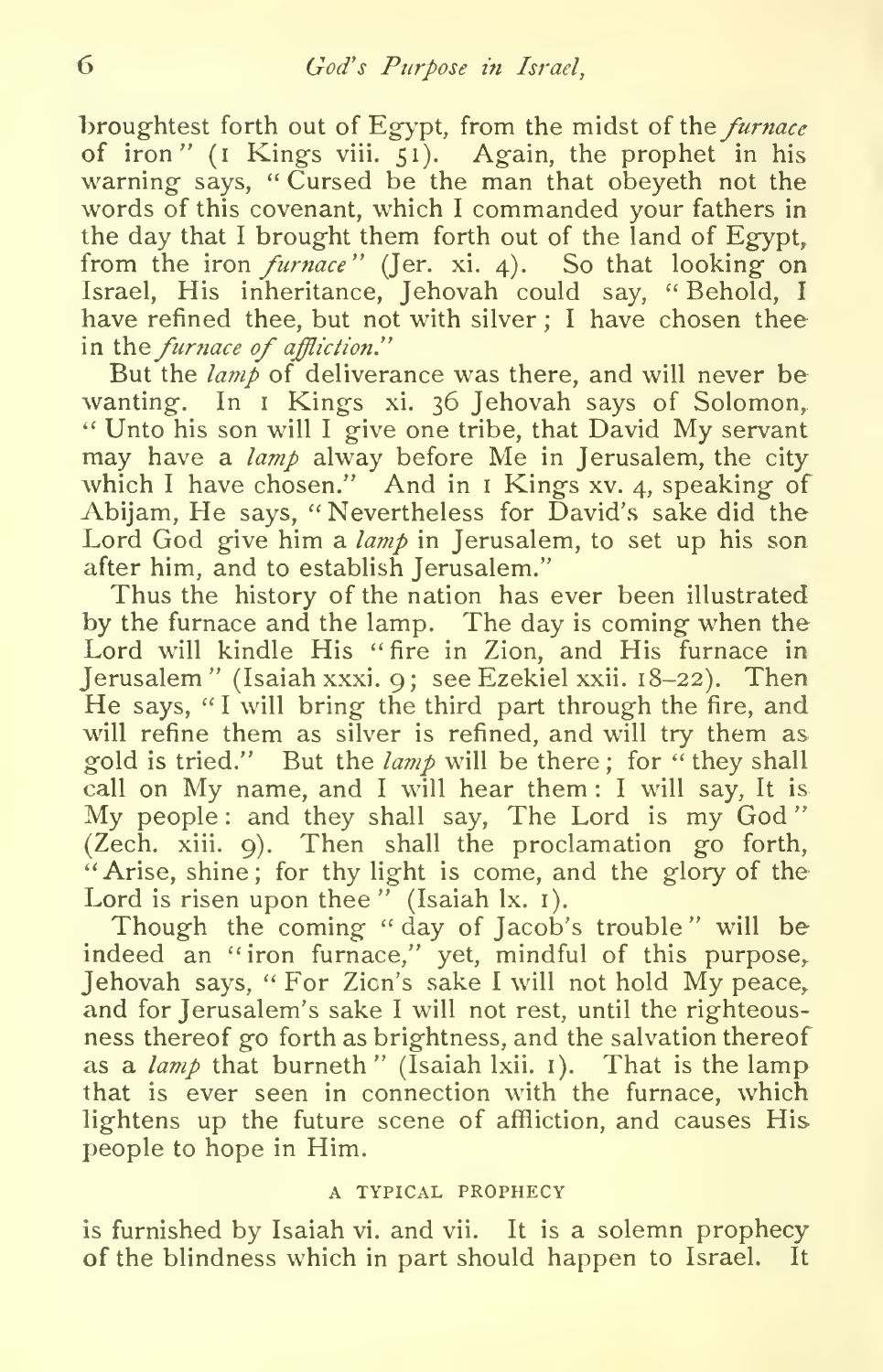was indeed a solemn moment when it was uttered. The very year is given, and it is a remarkable epoch. It is "the year that king Uzziah died" ; and historians tell us it was the year that Rome was founded. Uzziah, after a prosperous reign of fifty-two years, apostatised, and died a leper. In like manner had the nation apostatised. All that the outward eye could see was a miserable king, dying, a leper, in "a several house"; but the spiritual eye of the prophet saw "the Lord sitting upon a throne, high and lifted up" (Isaiah vi. i). In the vision which follows Isaiah is commissioned to proclaim the awful sentence :

Go and tell this people,

a | Hear ye indeed, but understand not; and see ye indeed, b | Make the heart of this people fat, [but perceive not.

c  $|$  and make their ears heavy,  $\overline{\phantom{a}}$ 

 $d$  | and shut their eyes;

 $d\mid$  lest they see with their eyes,  $d\mid$ 

 $\epsilon$  | and hear with their ears,  $\hspace{1cm}$ 

 $\delta$  | and understand with their heart,  $\hspace{0.1cm}$ 

 $a \mid$  and convert, and be healed."

Three times is this solemn prophecy quoted in the New Testament, and each time at an important dispensational epoch.

I. In Matt. xiii. 14 it is quoted by Christ in the midst of the seven parables. What was the occasion? Verse I tells us. " The same day went Jesus out of the house, and sat by the sea side." What  $day$ ? Ah! we are told in chapter xii. 14. It was the day that " the Pharisees held a council against Him, how they might destroy Him."

II. In John xii. 39, 40 it is quoted by the Holy Spirit through the evangelist. But how is it introduced } " Though He had done so many miracles before them, yet they believed not on Him"  $(v. 37)$ .

III. In Acts xxviii. 25-27 it is quoted by the same Spirit through St. Paul. But how is it introduced ? " Some believed the things which were spoken, and some believed not " $(v.24)$ .

In the Prophets it is Jehovah who utters the prophecy. In the Gospels it is quoted by God the Son. In the Acts it is quoted by God the Holy Ghost. Thus we have a silent testimony to the Three Persons in one God.

Isaiah naturally asks, "How long ?" How long is this blindness to last? And the answer is vouchsafed, in words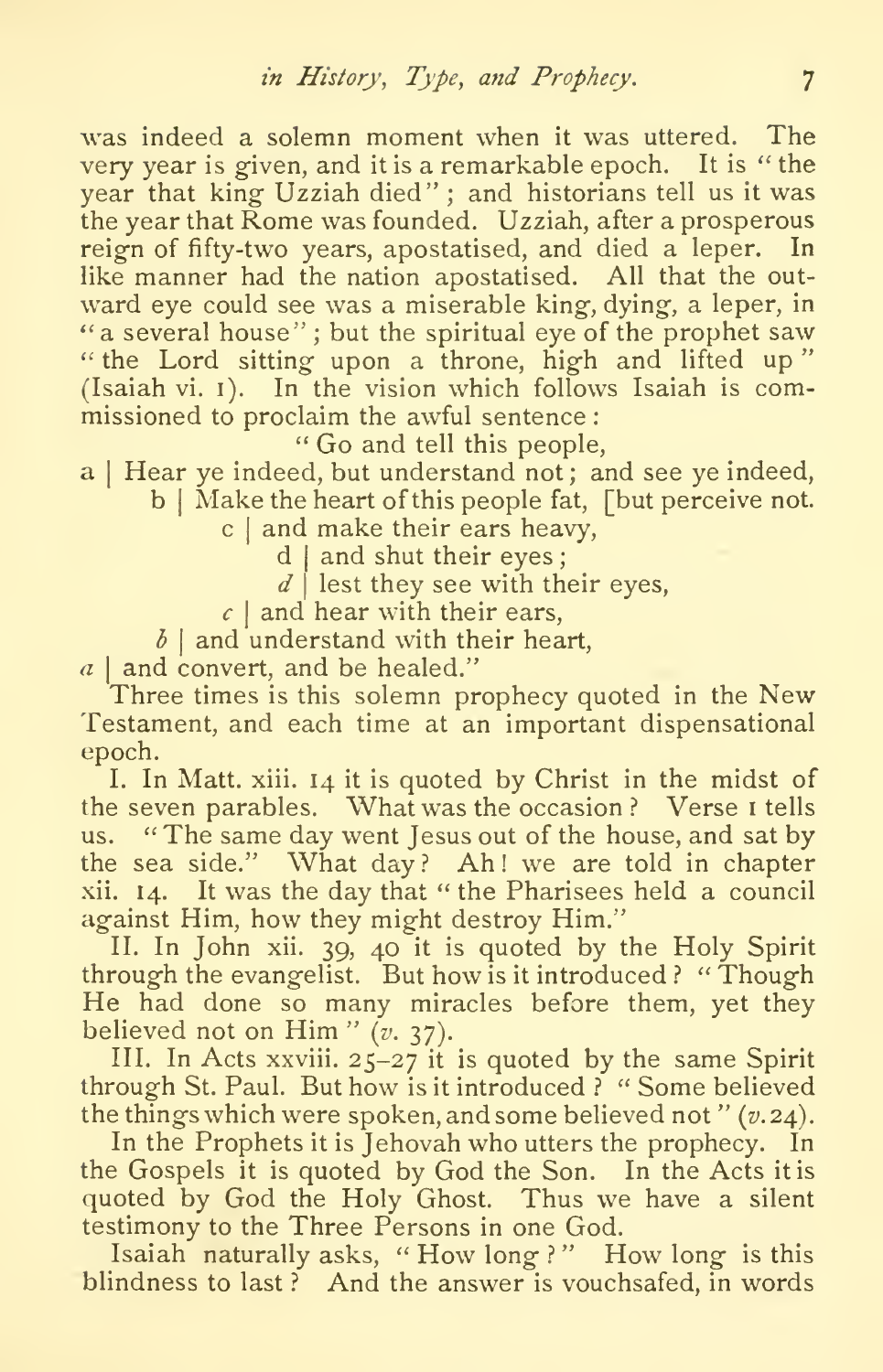which Christ epitomised in the expression, " until the times of the Gentiles be fulfilled." And he answered, "Until cities be waste without inhabitant, and houses without man, and the land become utterly waste, and the Lord have removed men far away, and the forsaken places be many in the midst of the land. And if there be yet a tenth in it, it shall again be eaten up ; as a terebinth, and as an oak, whose stock" (or substance) "remaineth when they are felled; so the holy seed is the stock" (or substance) "thereof" (Isaiah vi.  $II-I3$ . R.V.).

Yes, there is "the holy seed"; and chapter vii. goes on to announce the promise of His birth. The chapter begins, " And it came to pass in the days of Ahaz." Whenever we have that expression it always refers to a time of trouble followed by blessing, as in Genesis xiv. i, Ruth i. i, Esther i. I, &c. So here Isaiah vii. 1-9 tells of the beginning of that desolation which continues still, and will culminate in the great confederacy under the Antichrist, which is fore shadowed in the confederacy in the days of Ahaz. It was indeed a dark and evil day. Ahaz is told to ask for a sign ; but he deliberately rejects Jehovah and confederates with the Assyrian, saying to him, "I am thy servant and thy son; come up, and save me" (2 Kings xvi. 7). Even so will Israel make acovenant with Antichrist in the latter day, and vainly look for him to save them. But their only Saviour will be THE CHRIST: and here, in this extremity, God's purpose to send Him is revealed. The sign that Ahaz refused to ask is given notwithstanding. The *furnace* may burn, wickedness may increase, enemies may combine, apostacy may come, but the " $sign$ " is the lamp of promise given seven hundred years before the event. No power can prevent the birth of that " holy seed." " The Lord Himself shall give you a sign; Behold, a virgin shall conceive, and bear a Son, and shall call His name Immanuel" (Isaiah vii. 14). A present pledge is given in verse 16, " For before the child," i.e., any child, " the child" being used indefinitely, as in Isaiah lxv. 20, " for the child shall die an hundred years old" : so here, the pledge of the future birth of the virgin's Child—" the holy seed "—is the present fact, that before any one then a child " shall know to refuse the evil and choose the good, the land that thou abhorrest shall be forsaken of both her kings." That for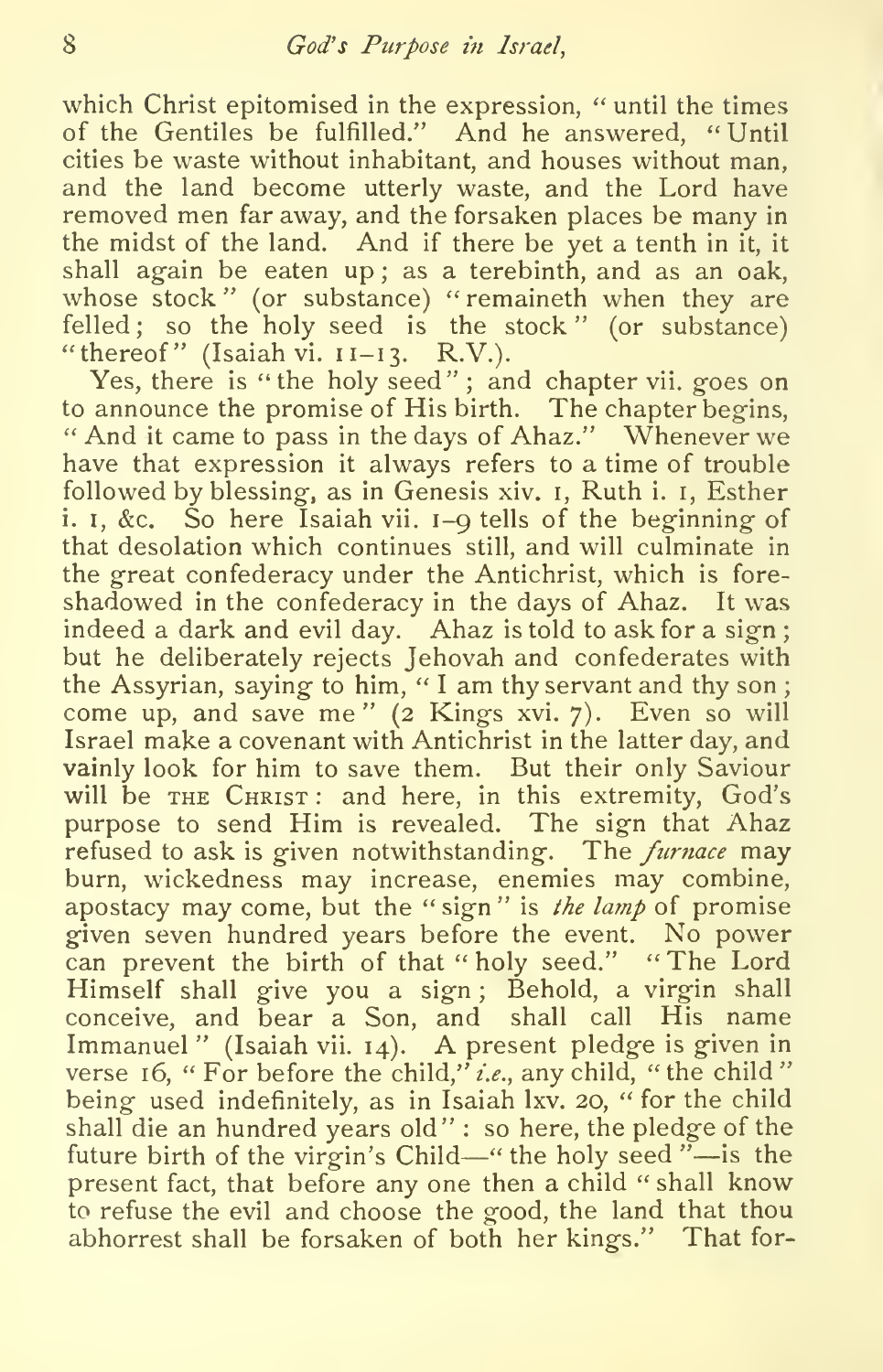saking, Ahaz and his confederates would themselves see, and would in it have a proof of the truth of the promise of the future birth of that other Child, who would be Immanuel, God with us."

BRANCH." Israel is a dry stump, like a tree felled to the ground with no sign of life. But there is " the holy seed " remaining. There is a Branch which shall spring out of that apparently lifeless stock.

" Behold the days come saith Jehovah, that <sup>I</sup> will raise unto David <sup>a</sup> righteous BRANCH, and <sup>a</sup> KING shall reign and prosper" (Jer. xxiii. 5).

" Behold, <sup>I</sup> will bring forth my SERVANT the BRANCH" (Zech, iii. 8).

"Behold, the MAN whose name is the BRANCH" (Zech. vi. 12).

"In that day shall the BRANCH of JEHOVAH be beautiful and glorious," i.e., gloriously beautiful, or beautifully glorious (Isaiah iv. 2).

Thus the secret purpose of God is gradually disclosed. First, that Christ was to be "the Son of Man" (or Adam).<br>Then, that He was to be "the Son of Abraham." Then, that He was to be the "Son of David," and, finally, " the Son of God."

" And there shall come forth a rod out of the stem of Jesse, and <sup>a</sup> BRANCH shall grow out of his roots." Thus opens the glorious Millennial prophecy of Isaiah xi.

All hope and all blessing is thus wrapped up in this coming "holy seed," and in Isaiah vii. 14 this holy seed is seen to be not only "the Son of man," or "the Son of Abraham," or "the Son of God" -" Immanuel," "God with us"; "perfect Man," eating " butter and honey"; " perfect God" in rejecting all evil, and choosing only the good.

Till He come there can be no blessing for Israel, or for the world ; for in Him alone shall all nations of the earth be blessed. In this fact we discern the cause of the "enmity" between the serpent and this " seed of the woman." That enmity is directed against all the people of God, whether Israel or the Church, but specially against Jesus, the Head of both. When at length that "holy seed" was born, and the Son was given, the enemy opposed Him. He strove to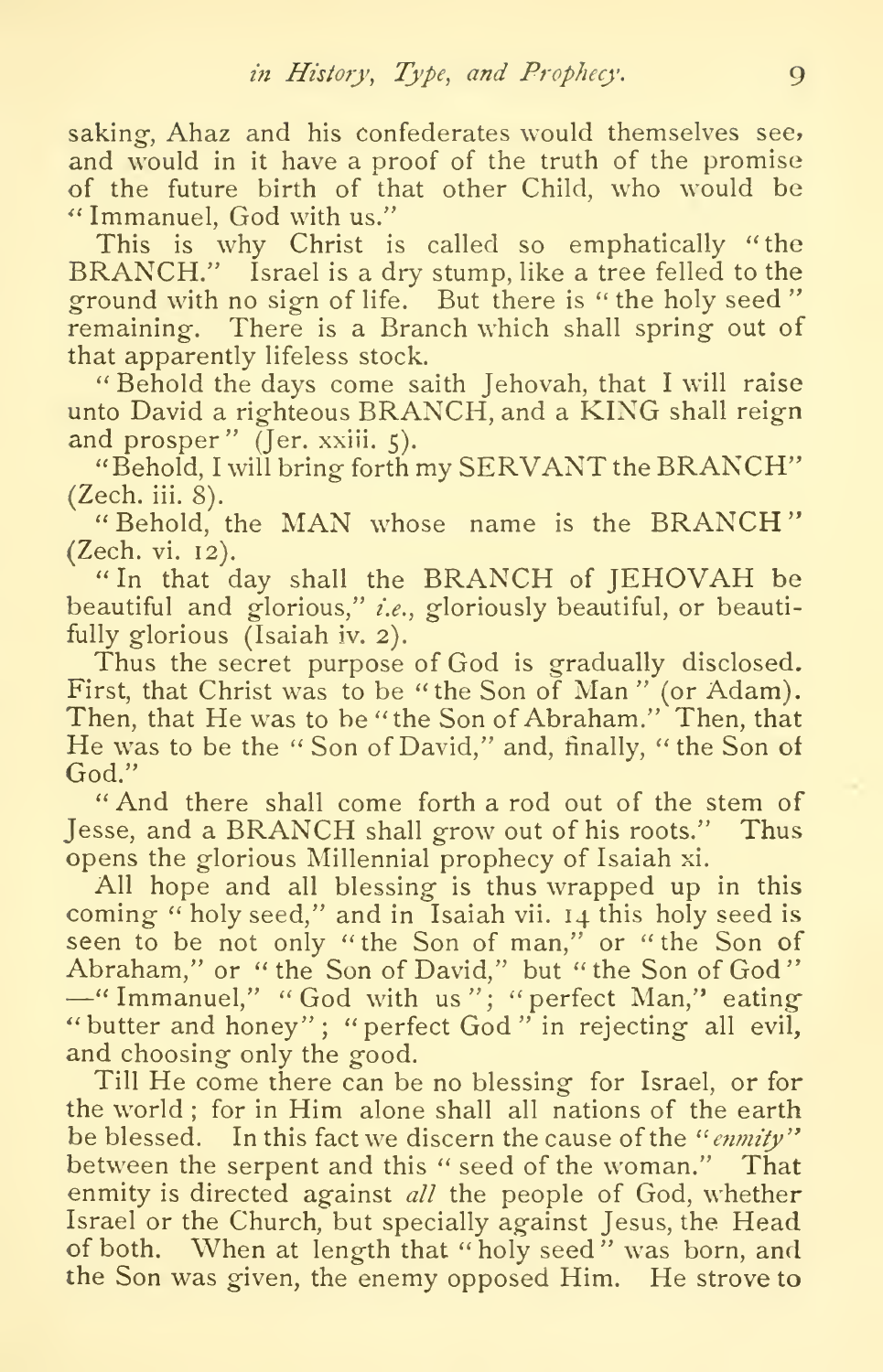slay Him among the babes at Bethlehem (Matt.' ii.); he thought to kill  $\overline{\text{Him}}$  when he tempted  $\overline{\text{Him}}$  to cast  $\overline{\text{Him}}$  self from the pinnacle of the temple (Matt, iv.) ; he sought to put Him to death by casting Him over the precipice of Nazareth (Luke iv.) ; he tried to destroy Him in the storms on the lake ; and hoped he had succeeded at the Cross Satan's purpose is ever to destroy " the holy seed," but God's purpose it to preserve it. Satan's enmity ever kindles the furnace, but God's covenant purpose has ever been a light and a defence.

As it was with Christ, so has it been with the nation of Israel. Let me illustrate this purpose by

## THREE HISTORICAL TYPES, OR TYPICAL HISTORIES.

L Egypt. In Exodus i. we see the attempt of the enemy to destroy the whole nation. Pharaoh's object was merely to retain them in servitude, and prevent their getting up out of the land. "Come on," he said, "let us deal wisely" (Exodus i. 10), and he commanded the male children to be killed, charging " all his people, saying, Every son that is born ye shall cast into the river, and every daughter ye shall save alive " (Exodus i.  $16, 22$ ). But it is written, "He taketh the wise in their own craftiness" (Job v. 13). Moses was indeed "cast into the river," and Pharaoh's wisdom ended in his having to bring up, educate, and prepare the very man who should lead Israel " up out of the land." Verily "there is no wisdom nor understanding nor counsel against the Lord" (Prov. xxi. 30). "There are many devices in a man's heart ; nevertheless the counsel of the Lord, that shall stand " (Prov. xix. 21).

II. Athaliah, the mother of Ahaziah, when she " saw that her son was dead, she arose and destroyed all the seed royal" (2 Kings xi. i). Here is another illustration of the perpetual enmity between the serpent and the seed. Satan's purpose was to destroy the line of succession, and so prevent the birth of the coming Saviour, and frustrate the purpose of  $God$ : Athaliah's purpose was merely to usurp the throne of Judah, and enjoy its possession; but God's pur pose was to fulfil His promise, and preserve the seed alive.

What a "furnace" for the faith of those who looked for that coming One ! What a blow to all their hopes! All the seed royal slain! The line of succession for ever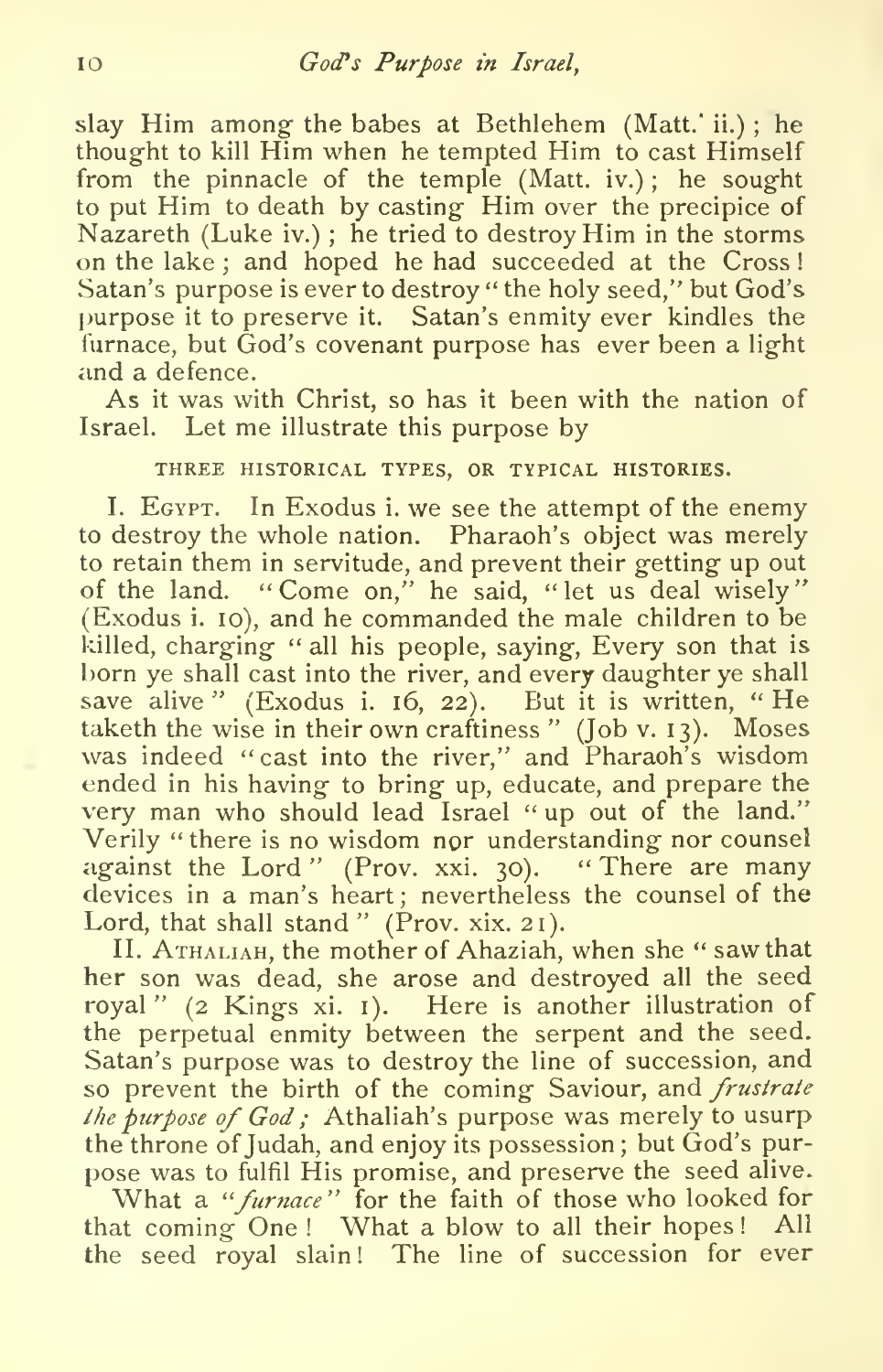broken ! No son of Abraham now ! No son of David now ! All lost ! The word of God broken ! The promise failed !

But no! Jehovah had said, "I have ordained a lamp for Mine anointed: I will make the horn of David to bud" (Psalm cxxxii. 17). He " bringeth the counsel of the heathen to nought: and maketh the devices of the people of none effect<sup>"</sup> (Psalm xxxiii. 10). And so when it says that Athaliah " arose and destroyed all the seed royal," it expresses her wishes and her thoughts. She *thought* she had destroyed them all, ''but Jehosheba . . . took Joash the son of Ahaziah, and stole him from among the king's sons which were slain; and they hid him, even him and his nurse, in the bedchamber from Athaliah, so that he was not slain" (2 Kings xi. 2).

Even so it was with David's son and David's Lord. The enemy thought he had destroyed Him on Calvary, " but God raised Him from the dead." He was rescued "from among" the dead,<sup>\*</sup> and is hidden in the Father's house on high. All who are Christ's are with Him in the heavenlies, for their "life is *hid* with Christ in God" (Col. iii. 3).<br>Here also we have an illustration of the church's present

position and occupation. Jehosheba and Jehoiada as wife and husband illustrate the twofold attitude of the servants of God. Like Jehosheba, our life is hidden and occupied with Christ; like Jehoiada, our life is occupied for Christ. The affections of the wife were centred in "the king's son," the activities of the husband were going forth for the king's people. While the eye was beholding Him, there was the transformation into His image (2 Cor. iii. 18) on the one hand; and the testimony concerning His coming on the other. Jehosheba could have neither complacency nor complicity with Athaliah or her schemes and plans for governing or improving the kingdom she had usurped, while Jehoiada was busy in detaching her supporters and attaching all loyal hearts to the coming king, assuring them that he was alive, and would speedily be manifested, to the dismay of the enemy and the joy of the faithful. It is interesting to note the burden of his

<sup>\*</sup> Whenever Christ's resurrection or His people's is spoken of it is always-"'*from*," or, as in the Greek, "'*from among*" the dead, leaving the other dead ones behind ; while the resurrection of the others—the wicked—is always the "resurrection  $of$  the dead.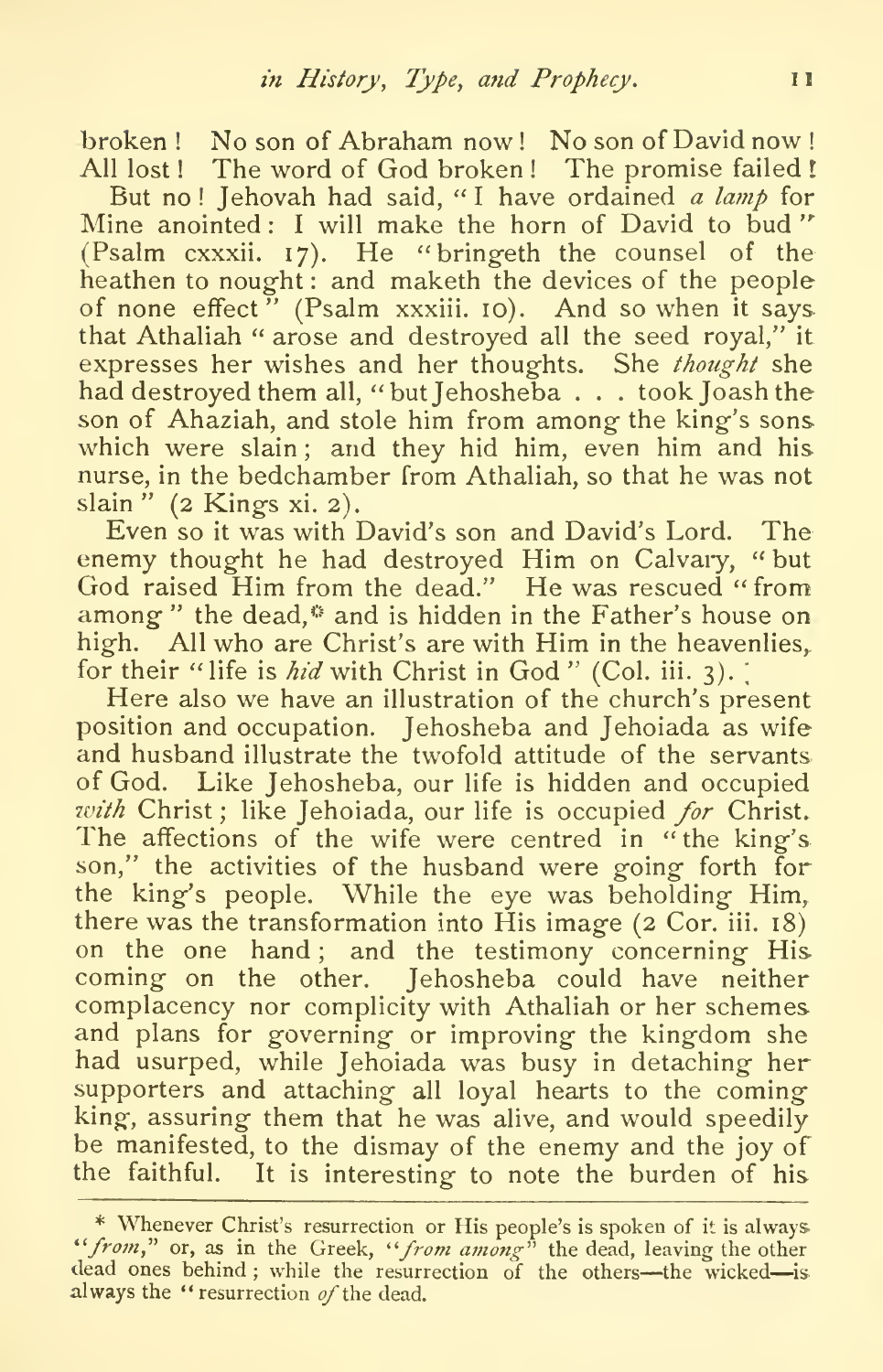testimony as it is given to us in 2 Chron. xxiii.  $3-4$  Behold, the king's son shall reign, as the Lord hath said of the sons of David." Yes, the King's Son that was slain shall surely reign, and the word of the Lord endure for ever. And so it was—the six years soon ran their course; so itwill be—the seventh year will come. And then "the King's Son " shall be revealed. All who look for Him will indeed rejoice. Many will be ashamed, but those who -"love His appearing" will lift up their heads as the day approaches. It will be then as it was when Joash was manifested—."AH the people of the land rejoiced, and the city was in quiet." When ? Ah ! solemn word for all who now side with the world and labour for its improvement. It was not until "they slew Athaliah with the sword" (2 Kings xi. 20). So, in like manner there will be no peace for the world until the Beast shall be taken, the Antichrist destroyed, and Satan bound ; until the prophetic word shall be fulfilled—" Behold, a King shall reign in righteousness" (Isaiah xxxii.  $I$ ). "Behold, the king's son shall reign, as the Lord hath said of the sons of David."

III. The last illustration is from the " furnace " of Persia, •where we see again the " lamp " of God's Word lightening the darkness. The enmity here is of a deeper dye. Haman's purpose was more in accord with Satan's than was Pharaoh's or Athaliah's. Five times he is called emphatically "the Jews' enemy" (Esther iii. 11, vii. 6, viii. I, ix. 10, 24). Jehovah's interminable war with Amalek (Exodus xvii. 16) is still carried on, and in the Book of Esther He is seen waging it. True, He had removed from earth, He had forsaken His place between the cherubim ; and during this period, in the Books of Ezra, Nehemiah, and Daniel, He is called by the significant title, "the God of Heaven."<sup>4</sup> He has removed to and acts from such a distance, that in the Book of Esther  $He$  is not named at all. This has been a great cause of stumbling to many. Some have questioned the canonicity of the book because of it; others have doubted its inspiration; others

<sup>\*</sup> Just as the parables which refer to the kingdom during this period of rejection call it " the kingdom of heaven." For its King is in heaven, and the kingdom is now removed to a distance. It is now in abeyance, and before it is re-established with divine judgment, power, and glory, it is therefore called " the kingdom of heaven." See " The Kingdom " and " The Church," by the same Author.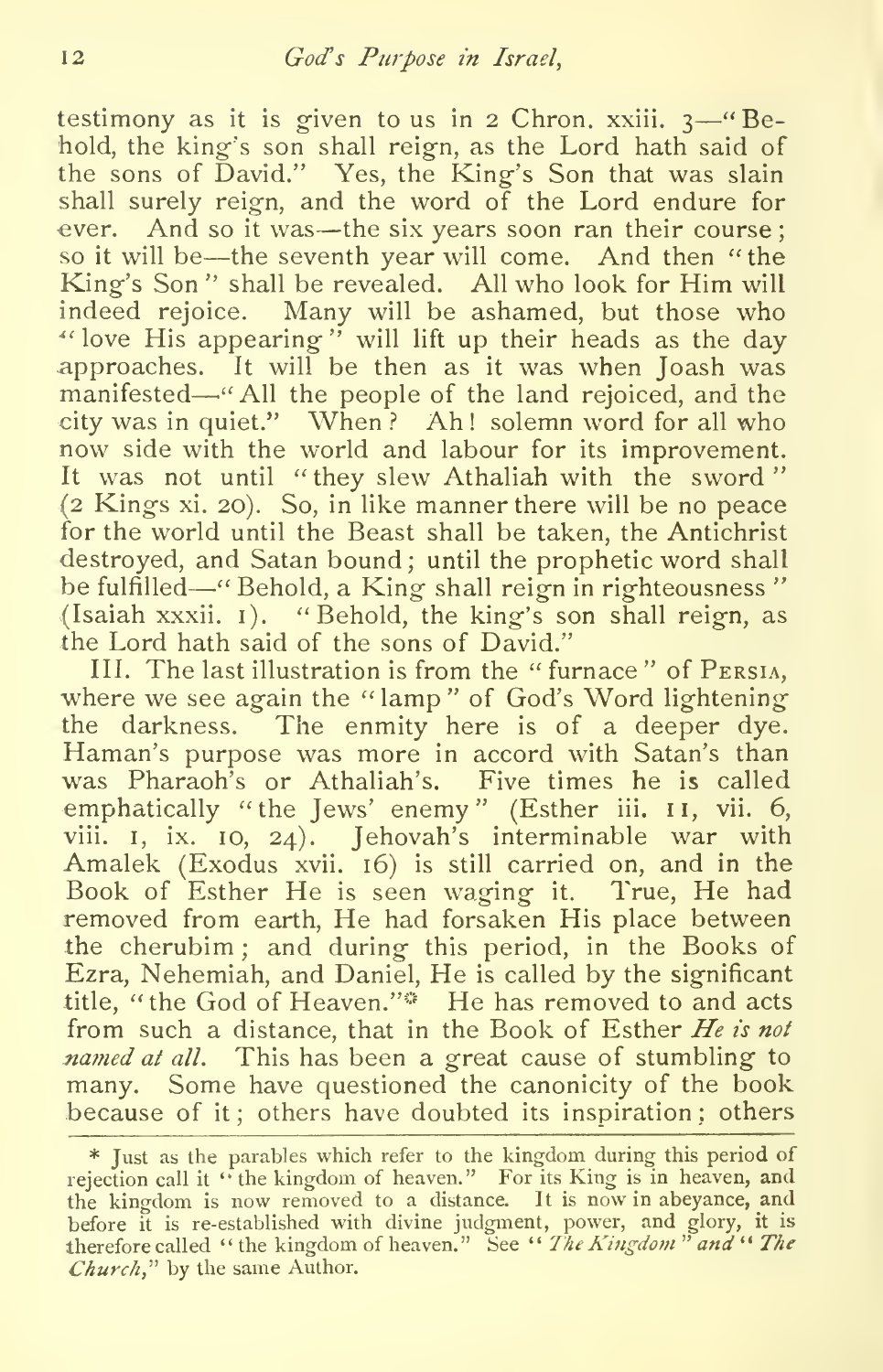have raised objections, while its defenders have themselves been perplexed. It will be relevant to our subject to state. that not only is Jehovah's "purpose" to preserve His people clearly seen, and His hand visible on every page of the book, but that His name "Jehovah" has been emblazoned on its pag-es by the Holy Spirit, in such a way that His enemies will not know how to get it out. In the midst of the furnace this lamp is seen, and the sight is one to gladden our eyes, and rejoice our hearts.

Four times the name of Jehovah is given in the Book of Esther in the form of an acrostic! For centuries the Massorah has been calling attention to the fact, while ancient Hebrew manuscripts—copies, doubtless, of manuscripts still more ancient—exhibit the acrostic letters written in larger and bolder characters. But all in vain : commentators and Bible students have neither seen nor noticed them. It is well that the fact should be made known for the first time at a Conference which has "God's Purpose in Israel" for its subject. It is, however, impossible to say here all that is to be said on this important and deeply interesting subject. $*$  It must suffice to say that the phenomenon is not new to the Bible ; the Holy Spirit has written thirteen other scriptures in the acrostic form. Here their character, order, and teaching are alike perfect. If we were asked to put our finger on four sentences each consisting of four Hebrew words, on which the whole history turns, we could not find other four which so exquisitely form its wonderful pivots. Jehovah is seen alternately overruling the wisdom, wrath, and glory of man, and *ruling* according to His own inscrutable will : making the wrath of man to praise Him, and causing His people to glorify Him : delivering them from their enemies, and preserving them for the accomplishment of all His purposes in them and through them.

The history of the Book of Esther is a historical type, and a typical history. It is also prophetic, for it is being repeated every day. The people are scattered, yet dwelling alone: they are the prey of all their enemies: but<br>Jehovah's eve is upon them: His hand is with them: He remembers His covenant which He made with Abraham. That

<sup>\*</sup> A pamphlet fully explaining it is published by the same Author, entitled The Name of Jehovah in the Book of Esther. It can be obtained, price 2d., at 7, St. Paul's Churchyard, London, E, C.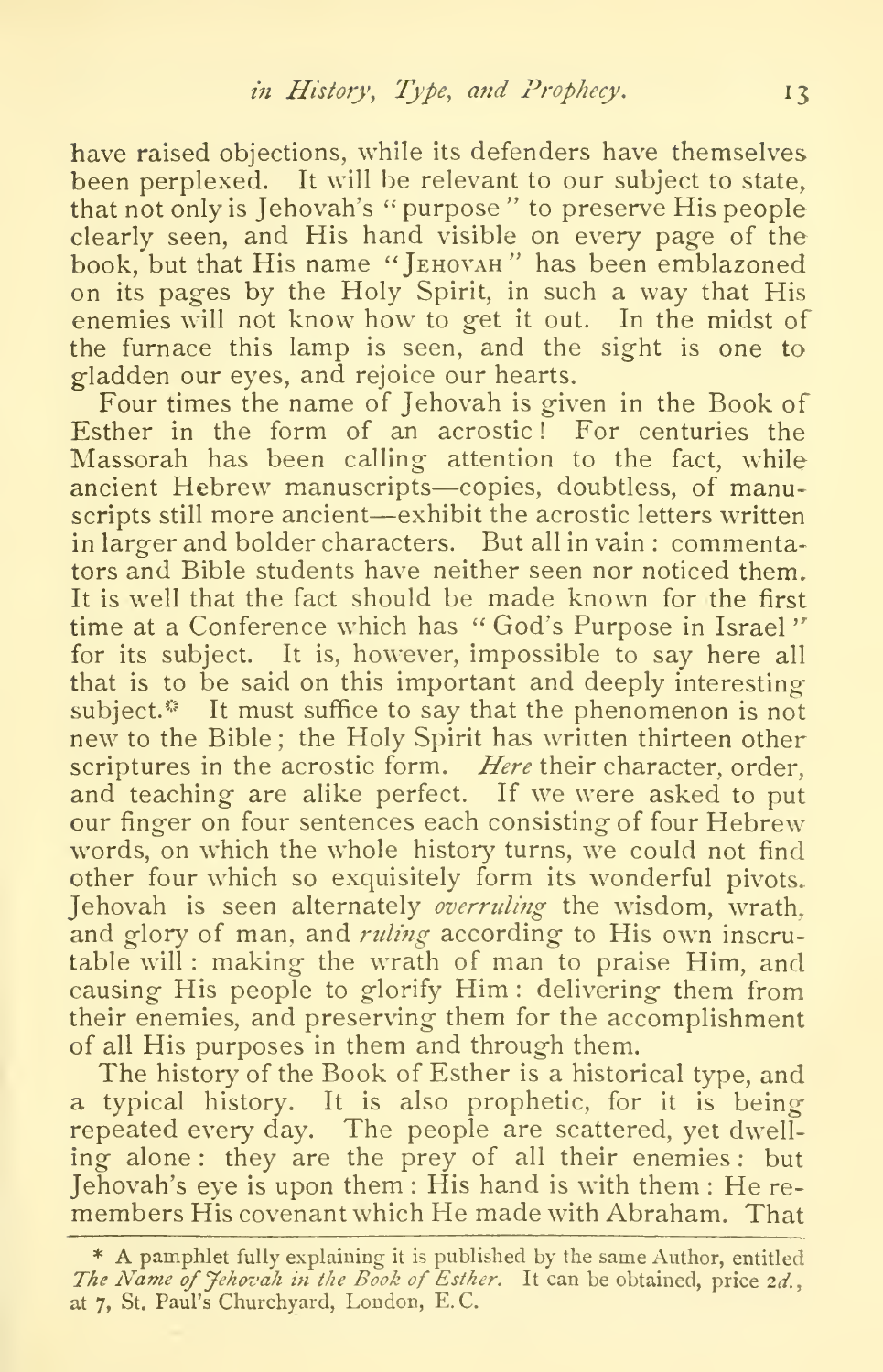covenant is the pledge of Israel's blessing ; and the all sufficient reason for this our gathering.

Well may the Spirit ask by St. Paul, " What advantage then hath the Jew?" and well may He answer, "Much every way." But chiefly because that to them are committed the oracles of God," and that their God is Jehovah. This is the great lesson of Psalm cxliv. 11-15. It is the "strange children whose mouth speaketh vanity, and their right hand is a right hand of falsehood" who speak. But what is the vanity which they talk? What is the false speaking of all strange children?" Why this, that the happiness of a nation consists in outward prosperity—sons, daughters, garners full of store, sheep and oxen, peace and safety. "Happy are the people that are in such a case "  $(vv. 12-15)$ . NO! NO! a thousand times no! "yea," or "yea, rather, Happy is that people whose God is Jehovah." That alone is true happiness, and that is Israel's portion. The language of all  $\overrightarrow{G}$  God's real children is, " There be many that say,  $\overrightarrow{W}$  Who will shew us any good? Lord, lift Thou up the light of Thy countenance upon us. Thou hast put gladness in my heart, more than in the time that their corn and their wine increased" (Psalm iv. 6, 7). Yes, that is the only source of happiness and gladness for any people. It is not the store that they put in their garners, but the "gladness" which God puts in our hearts. "What advantage then hath the Jew? Much every way"; for they have the Lord for their God. Hence it is that while the nations that have oppressed them have passed away, Israel is preserved. While Egypt, Babylon, Assyria, Rome have gone, and their gods with them, Israel remains to-day a witness of Jehovah's  $\alpha$  purpose," and we wait for the time when Israel will be God's witness to the ends of the earth ; the great missionary nation, filling the face of the earth with fruit, and flooding the nations with light, and glory, and blessing.

The day is at hand when a glorious answer will be given to the question, "What advantage then hath the Jew?" A wondrous light will be thrown on the words "much every way." Yes, "every way"; for even now the Church is blessed in the Son of God ; and ere long Israel will be blessed in the Son of Abraham, and in the Son of David while the whole creation shall find its blessing in " the seed of the woman"—"the Son of Man."

Eyre & Spottiswoode, Queen's Printers, Downs Park Road, N.E.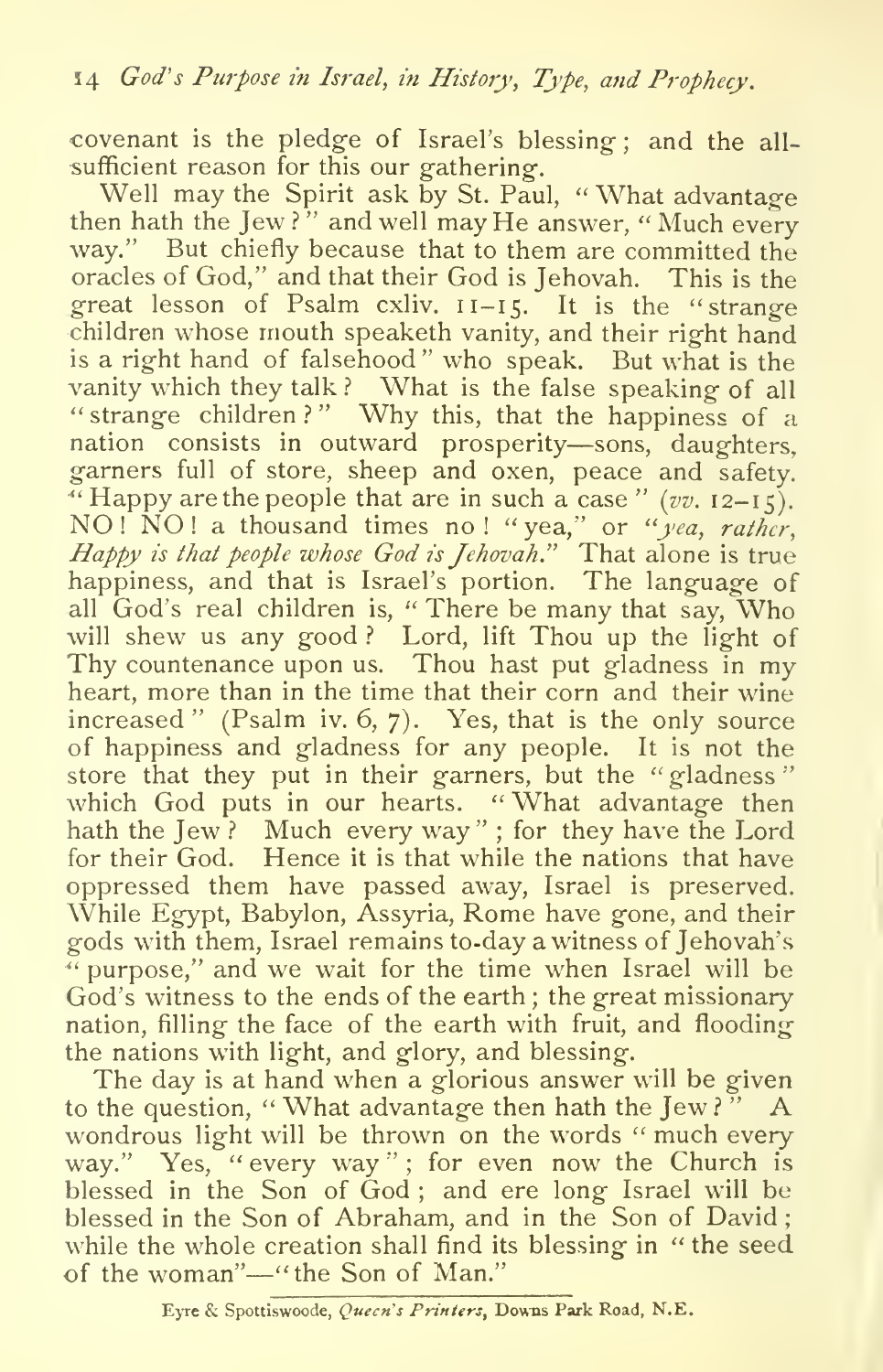# WORKS BY THE REV. E. W. BULLINGER, D.D.

Incumbent of Brunswick Chapel, Upper Berkeley Street, London, W.  $\infty$ cones

Indispensable to Ministers, Teachers, and Bible Students.

# THE CRITICAL LEXICON & CONCORDANCE to the ENGLISH & GREEK NEW TESTAMENT.

Third Edition corrected, large 8vo. , 1034 pp., reduced from 30/- to 15/- LONGMANS & CO., 39, Paternoster Row.

This work is specially designed for those who have little or no knowledge of Greek. It shows them at a glance the literal meaning of the Greek word by a mere reference to the English word which translates it

It is the result of nine years' work. Professors, Divines, Ministers of various Denominations, competent Critics, Editors of Leading Papers, unite in hearty approval.

"Admirable and elaborate."—Prof. PLUMPTRE, at Croydon Church Congress, 1877.<br>"Sound and accurate."—*British Quarterly Review.* 

British Quarterly Review. "A compilation which ought to find <sup>a</sup> place on the study-table of every English divine and biblical scholar."-Saturday Review.

"A work of great industry and of great usefulness. We welcome a second edition." $-Record$ . "A work of great industry and of great usefulness. We welcome a second edition."—  $RecorA$ .<br>We heartily commend this ... as supplying a need greatly felt in the present day. . . .<br>We wish this book much success."— $The$  Christi

"It is, in fact, a book which no Bible student can afford to do without.... A simple glance through the work will convince anyone that it has very superior advantages over any other book of its kind now before the public.

Dr. Bullinger, Cruden, and others."—*The Overland Mail.*"<br>
"Supplies a want long felt by Bible students."—*Prim. Meth. World.*<br>
"A very valuable work. We strongly recommend it."—*Gospel Magazine*.<br>
"A triumph of painstaki

"Both in design and execution the work is one calling for high praise."—The Home News.

"It seems to us to supply a manifest and important want. A really useful book."-The Guardian.

"It is<sup>a</sup> herculean labour—at once <sup>a</sup> noble monument of unwearied perseverance and of untiring industry."—*The Rock*.<br>"English readers of the New Testament . . . will do well to have it beside them."—

The Academy.<br>"Reflects the greatest credit on the energy and industry of its author."—*The Spectator*.

"Supplies a real and widely-felt want.... The author deserves the gratitude of biblical<br>students."—*Wesleyan Methodist Magazine*.<br>"It will be very useful."—THE LATE DR. TREGELLES.<br>"Accurate and scholarlike."—THE LATE DEAN

"Greatly needed, and is indeed essential to the right understanding of the New Testa-ment."-DR. ANGUS.

ment."—DR. ANGUS.<br>
"Eminenty scholarly and exhaustive."—DR. WESTCOTT.<br>
"A useful work."—THE DEAN OF CANTERBURY.<br>
"A useful work."—THE LEAN OF CANTERBURY.<br>
"Admirable and very valuable."—THE LATE LATED.<br>
"Must prove very us